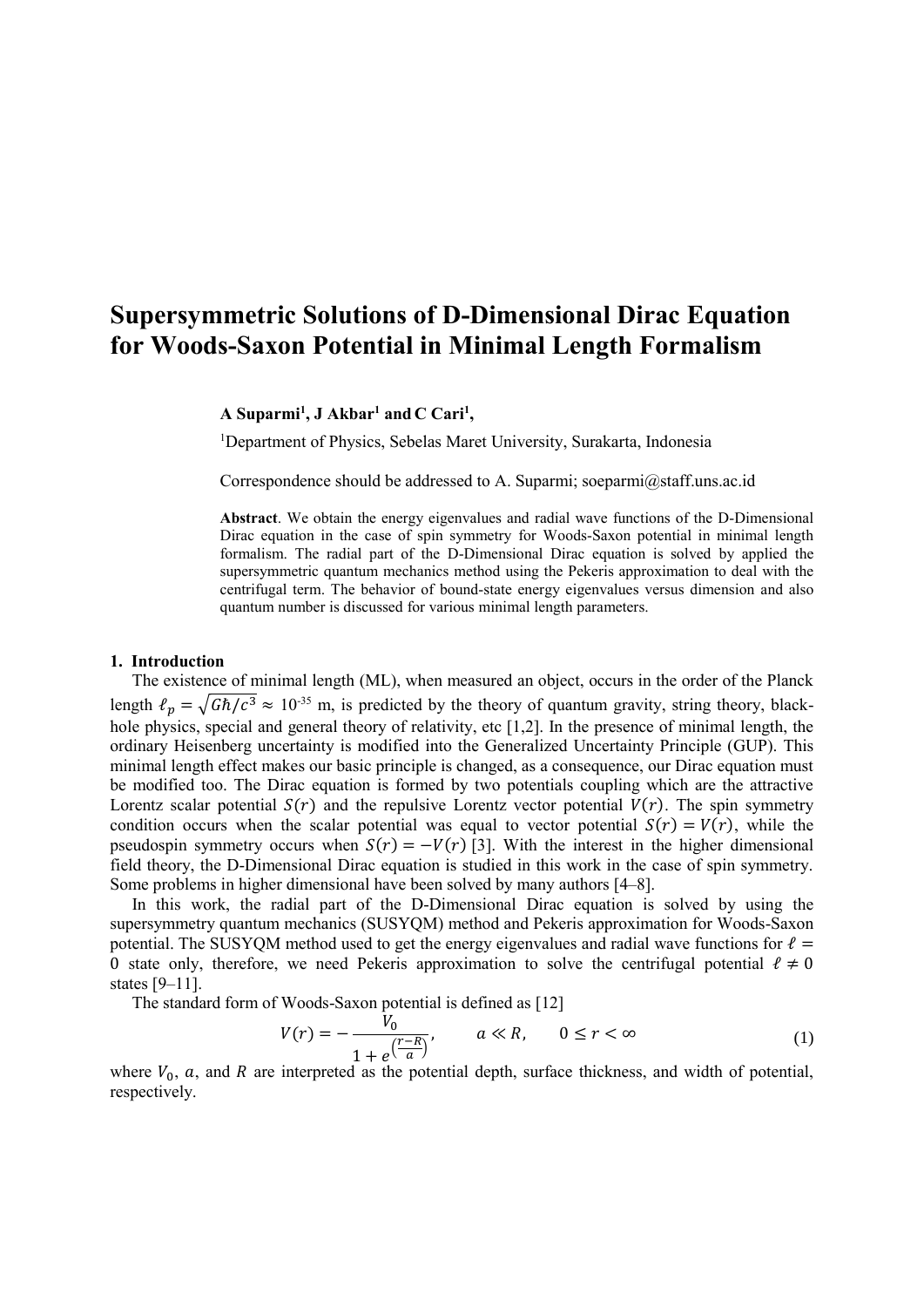### **2. Supersymmetric Quantum Mechanics (SUSYQM)**

The SUSYQM model can be introduced by defining a system consisting of supersymmetric partner potential  $V_+$  and  $V_-$  as

$$
V_{\pm}(x, a_j) = \phi^2(x, a_j) \pm \frac{\hbar}{\sqrt{2m}} \phi'(x, a_j)
$$
 (2)

or take another following form potential

$$
V_{eff} = V_{-}(x, a_{j}) + E_{0} = \phi^{2}(x, a_{j}) - \frac{\hbar}{\sqrt{2m}}\phi'(x, a_{j}) + E_{0}
$$
\n(3)

where  $V_{eff}$  is called effective potential,  $V_{\pm}$  called supersymmetric partner potential, and  $\phi$  is superpotential. Then the non-relativistic energy is given as

$$
E_n^{(-)} = \sum_{i=1}^k R(a_i)
$$
 (4)

while the remainder  $R(a_i)$  can be written as

$$
R(a_i) = V_+(x; a_{i-1}) - V_-(x; a_i)
$$
  
we can get total non-relativistic energy in the following form

$$
E_n = E_n^{(-)} + E_0 \tag{6}
$$

where  $E_0$  is the ground-state non-relativistic energy. To get the ground-state wave function, we can use the following form

$$
\psi_0^{(-)}(x, a_0) = N \exp\left(-\frac{\sqrt{2m}}{\hbar} \int_0^x \phi(x, a_0) dx\right) \tag{7}
$$

where  $N$  is the normalization constant.

#### **3. Minimal Length Formalism**

The minimal length (ML) effect makes the original Heisenberg uncertainty is modified into the Generalized Uncertainty Principle (GUP) that satisfies the generalized commutation relation [13]:

$$
[x_{op}, p_{op}] = i\hbar (1 + \alpha' p^2), \qquad 0 \le \alpha' \le 1
$$
\n(8)

where

$$
x_{op} = x \tag{9}
$$

$$
p_{op} = (1 + \alpha' p^2) p
$$

where the GUP parameter  $\alpha'$  is determined from a fundamental theory [1,2]. Then Equation (9) is squared on its momentum function

$$
p_{op}^2 = [(1 + \alpha' p^2)p]^2 \approx (1 + 2\alpha' p^2)p^2 \tag{10}
$$

The value of  $(\alpha')^2$  goes to zero because the value of  $\alpha'$  is very small.

# **4. Solutions of D-Dimensional Dirac Equation in ML under Woods-Saxon potential**

The general form of Dirac equation for fermionic massive spin-1/2 particles moving in a repulsive Lorentz vector potential  $V(r)$  and an attractive Lorentz scalar potential  $S(r)$  can be written as ( $c =$  $\hbar = 1$ ) [14]

$$
\left(\vec{\alpha} \cdot \vec{p} + \beta \left(M + S(\vec{r})\right)\right) \psi_n(\vec{r}) = \left(E - V(\vec{r})\right) \psi_n(\vec{r}) \tag{11}
$$

where E, M, and  $\vec{p} = -i\vec{v}_D$  respectively denote the relativistic energy of the system, the mass of the fermionic particle, and D-Dimensional momentum operator, while  $\vec{\alpha}$  and  $\vec{\beta}$  are 4 × 4 Dirac matrices.

Equation (11) can be solved by the method of separation of variables, it can be solved separately in the form of radial and angle parts. Thus, the Dirac spinor can be written in the following form

$$
\psi_{n\ell m}(\vec{r}) = \begin{pmatrix} \xi_{n\ell m}(\vec{r}) \\ \int_{n\ell m}(\vec{r}) \end{pmatrix} = \frac{1}{r^{\frac{D-1}{2}}} \begin{pmatrix} F_n(r) Y_m^{\ell}(\theta, \varphi) \\ i G_n(r) Y_m^{\bar{\ell}}(\theta, \varphi) \end{pmatrix}
$$
(12)

where  $\xi_{n\ell m}(\vec{r})$  and  $\int_{n\ell m}(\vec{r})$  are upper (larger) and lower (small) component Dirac spinors, respectively.  $F_n(r)$  and  $G_n(r)$  are upper and lower component radial wave functions, respectively.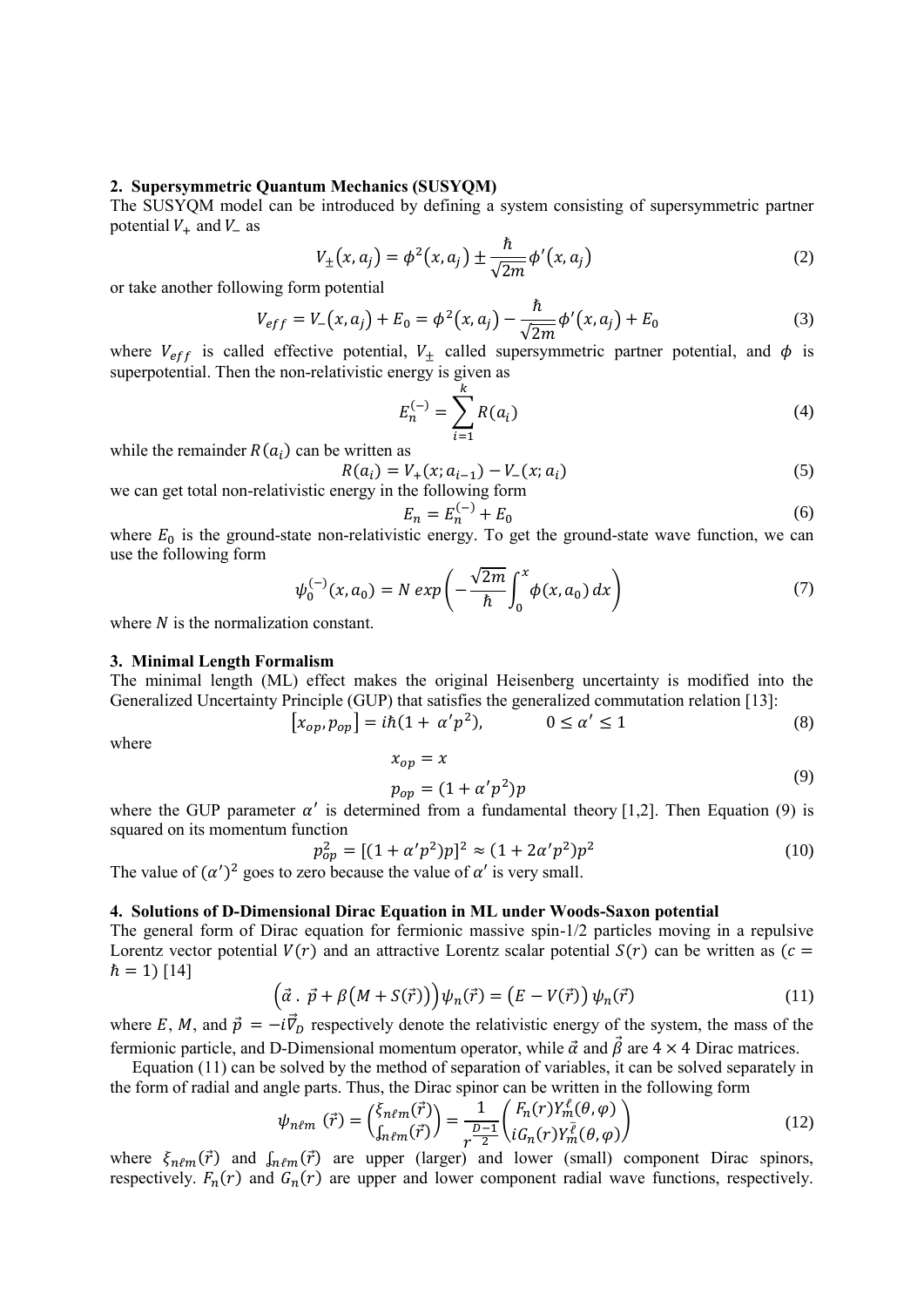$Y_m^{\ell}(\theta,\varphi)$  and  $Y_m^{\overline{\ell}}(\theta,\varphi)$  are spin and pseudospin spherical harmonics, respectively. Then Equation (12) substituted into Equation (11), gives

$$
\vec{\sigma}\vec{p}\int_{n\ell m}(\vec{r}) = \left(-M - S(\vec{r}) + E - V(\vec{r})\right)\xi_{n\ell m}(\vec{r})\tag{13a}
$$

$$
\vec{\sigma}\vec{p}\,\xi_{n\ell m}(\vec{r}) = \left(M + S(\vec{r}) + E - V(\vec{r})\right)\int_{n\ell m}(\vec{r})\tag{13b}
$$

In the case of spin symmetry  $S(r) = V(r)$  and then eliminates  $\int_{n \ell m} (\vec{r})$ , Equation (13a) and (13b) becomes

$$
(p2 + \tilde{V}(\vec{r})(E + M))\xi_{n\ell m}(\vec{r}) = (E2 - M2)\xi_{n\ell m}(\vec{r})
$$
 (14)

where  $V(\vec{r}) \rightarrow$  $\widetilde{V}(\vec{r})$ 2 .

Here, we consider the ML effect into the Dirac equation by substituted Equation (10) into Equation (14), gives

$$
(p2 + 2\alpha'p4 + \tilde{V}(\vec{r})(E + M))\xi_{n\ell m}(\vec{r}) = (E2 - M2)\xi_{n\ell m}(\vec{r})
$$
 (15)  
First, we consider the case corresponding to  $\alpha' = 0$  [15], which gives

$$
p^4 = [((E^0)^2 - M^2) - \tilde{V}(\vec{r})(E^0 + M)]^2
$$
 (16)

where  $E^0$  is the energy of minimal length. This equation then substituted into Equation (14) with substituted  $\vec{p} = -i \vec{v}_D$ , becomes

$$
(\nabla_D^2 - 2\alpha' [((E^0)^2 - M^2) - \tilde{V}(\vec{r})(E^0 + M)]^2 - \tilde{V}(\vec{r})(E + M))\xi_{n\ell m}(\vec{r}) = -(E^2 - M^2)\xi_{n\ell m}(\vec{r})
$$
(17)

Equation (17) is the Dirac equation using the minimal length formalism.

The Dirac equation can be written in any dimension in the spherical coordinate, but new coordinate need to be introduced for this D-Dimensional system, namely hyperspherical coordinates which are defined as follows [5,16]:  $\mu$   $\alpha$   $\alpha$   $\alpha$ 

$$
x_1 = r \cos \theta_1
$$
  
\n
$$
x_{\sigma} = r \sin \theta_1 ... \sin \theta_{\sigma-1} \cos \phi, \qquad 2 \le \sigma \le D - 1
$$
 (18)

$$
x_D = r \sin \theta_1 ... \sin \theta_{D-2} \sin \phi,
$$

where  $0 \le \theta_k \le \pi$ ,  $k = 1,2,..., D-2$ , and  $0 \le \phi \le 2\pi$ , where r is the polar variable and  $\theta_1, \theta_2, ... \theta_{D-2}, \phi$  are the hyperangles variable. The Laplacian operator in the polar coordinate  $(r, \theta_1, \theta_2, \dots \theta_{D-2}, \phi)$  of  $R^D$  is given as [5,16]

$$
\nabla_D^2 = \frac{1}{r^{D-1}} \frac{\partial}{\partial r} \left( r^{D-1} \frac{\partial}{\partial r} \right) - \frac{L_{D-1}^2}{r^2}
$$
\n(19)

where

$$
L_{D-1}^2 = -\frac{1}{\sin^{D-2}\theta_{D-1}} \frac{\partial}{\partial \theta_{D-1}} \left( \sin^{D-2}\theta_{D-1} \frac{\partial}{\partial \theta_{D-1}} \right) + \frac{L_{D-2}^2}{\sin^2\theta_{D-1}} \tag{20}
$$

The hyperspherical coordinates in the D-Dimensional space from Equations (19)-(20) and the wave function in Equation (12) then substituted into Equation (17), yields

$$
\begin{pmatrix}\n\frac{\partial^2}{\partial r^2} - \frac{[4\ell(\ell+D-2)+(D-1)(D-3)]}{4r^2} - 2\alpha' [((E^0)^2 - M^2) - \tilde{V}(\vec{r})(E^0 + M)]^2 \\
-[ \tilde{V}(\vec{r})(E+M) - (E^2 - M^2)]\n\end{pmatrix} F_n(r) = 0
$$
\n(21)

where  $r \in [0, \infty]$ .

The Woods-Saxon Potential in Equation (1) then substituted into Equation (21), gives

$$
\left(\frac{\partial^2}{\partial r^2} - 0 - \frac{\gamma}{r^2} - \frac{\kappa}{1 + e^{\left(\frac{r - R}{a}\right)}} - \frac{\nu}{\left(1 + e^{\left(\frac{r - R}{a}\right)}\right)^2}\right) F_n(r) = 0 \tag{22}
$$

where

$$
\gamma = \frac{[4\ell(\ell+D-2) + (D-1)(D-3)]}{4}, \qquad 0 = 2\alpha'((E^0)^2 - M^2)^2 - (E^2 - M^2)
$$
\n(23)

$$
\kappa = V_0 [4\alpha'((E^0)^2 - M^2)(E^0 + M) - (E + M)], \qquad \mathbf{v} = 2\alpha' V_0{}^2 (E^0 + M)^2 \tag{24}
$$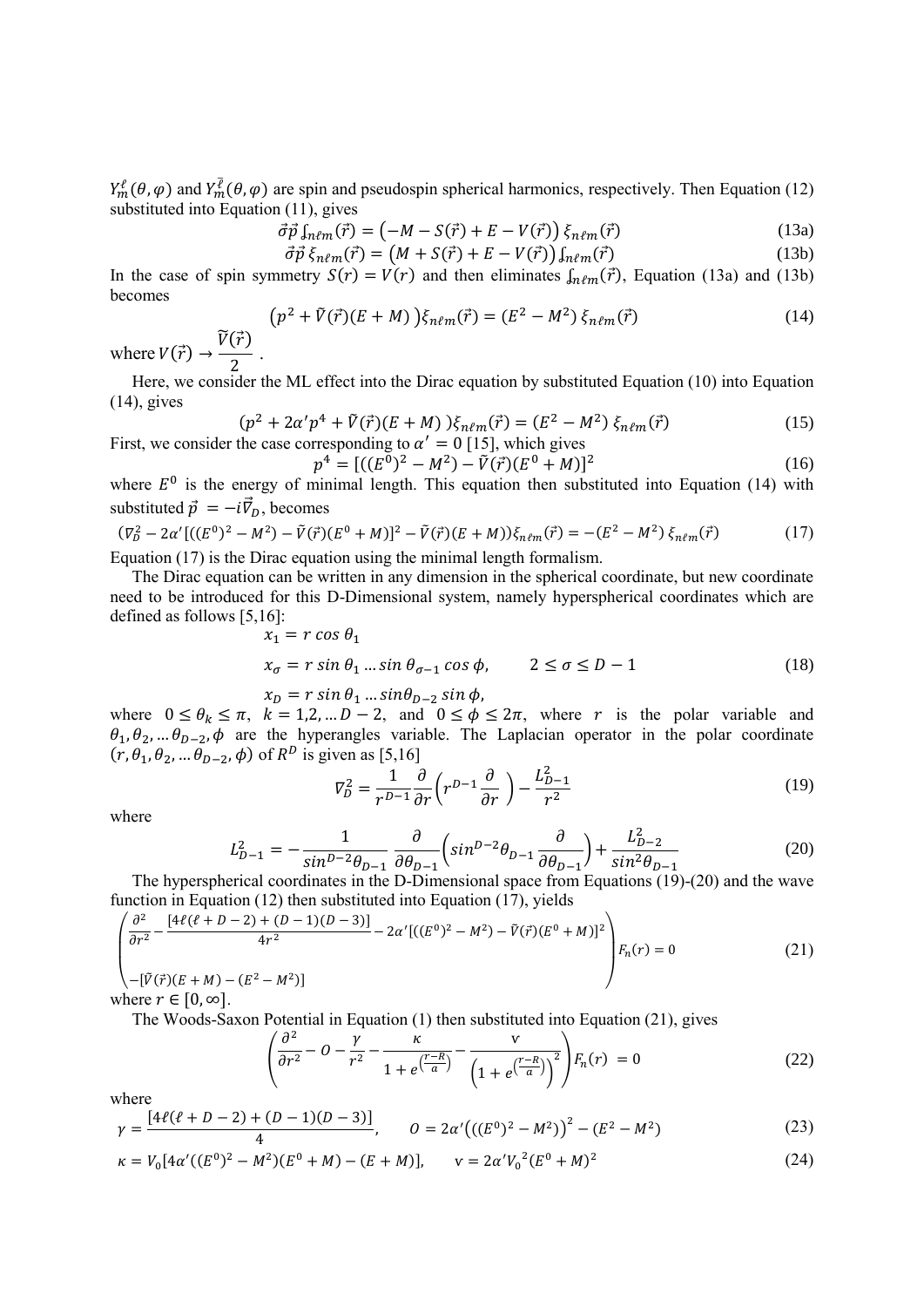because there is a centrifugal term  $\gamma/r^2$  in Equation (22), this equation cannot be solved analytically for  $\ell \neq 0$  states. Therefore, we shall use the Pekeris approximation, by changing the coordinates [11]

$$
x = \frac{r - R}{R}, \qquad \varpi = \frac{R}{a}, \qquad e^{\left(\frac{r - R}{a}\right)} = e^{\varpi x}
$$
 (25)

then a new form of centrifugal potential is defined as

$$
V^*(x) = \frac{\gamma}{R^2} \left( C_0 + \frac{C_1}{1 + e^{\varpi x}} + \frac{C_2}{(1 + e^{\varpi x})^2} \right)
$$
\n
$$
W = \frac{\pi}{R^2} \left( C_0 + \frac{C_1}{1 + e^{\varpi x}} + \frac{C_2}{(1 + e^{\varpi x})^2} \right)
$$
\n
$$
W = \frac{\pi}{R^2} \left( C_0 + \frac{C_1}{1 + e^{\varpi x}} + \frac{C_2}{(1 + e^{\varpi x})^2} \right)
$$
\n
$$
W = \frac{\pi}{R^2} \left( C_0 + \frac{C_1}{1 + e^{\varpi x}} + \frac{C_2}{(1 + e^{\varpi x})^2} \right)
$$
\n
$$
W = \frac{\pi}{R^2} \left( C_0 + \frac{C_1}{1 + e^{\varpi x}} + \frac{C_2}{(1 + e^{\varpi x})^2} \right)
$$
\n
$$
W = \frac{\pi}{R^2} \left( C_0 + \frac{C_1}{1 + e^{\varpi x}} + \frac{C_2}{(1 + e^{\varpi x})^2} \right)
$$
\n
$$
W = \frac{\pi}{R^2} \left( C_0 + \frac{C_1}{1 + e^{\varpi x}} + \frac{C_2}{(1 + e^{\varpi x})^2} \right)
$$
\n
$$
W = \frac{\pi}{R^2} \left( C_0 + \frac{C_1}{1 + e^{\varpi x}} + \frac{C_2}{(1 + e^{\varpi x})^2} \right)
$$
\n
$$
W = \frac{\pi}{R^2} \left( C_0 + \frac{C_1}{1 + e^{\varpi x}} + \frac{C_2}{(1 + e^{\varpi x})^2} \right)
$$
\n
$$
W = \frac{\pi}{R^2} \left( C_0 + \frac{C_1}{1 + e^{\varpi x}} + \frac{C_2}{(1 + e^{\varpi x})^2} \right)
$$
\n
$$
W = \frac{\pi}{R^2} \left( C_0 + \frac{C_1}{1 + e^{\varpi x}} + \frac{C_2}{(1 + e^{\varpi x})^2} \right)
$$
\n
$$
W = \frac{\pi}{R^2} \left( C_0 +
$$

where  $\mathcal{C}_0$ ,  $\mathcal{C}_1$ , and  $\mathcal{C}_2$  are new arbitrary parameters. We expand this new form of centrifugal potential  $V^*(x)$  in a series around the point  $x = 0$  ( $r \approx R$ ) to get the value of  $C_0$ ,  $C_1$ , and  $C_2$ . Then we obtain

$$
C_0 = 1 - \frac{4}{\omega} + \frac{12}{\omega^2}, \qquad C_1 = \frac{8}{\omega} - \frac{48}{\omega^2}, \qquad C_2 = \frac{48}{\omega^2}
$$
 (27)  
(27) substituted into Equation (27) gives

Now, Equation (26)-(27) substituted into Equation (22), gives

$$
\left(\frac{\partial^2}{\partial r^2} - O - \frac{\gamma C_0}{R^2} - \frac{\left(\kappa + \frac{\gamma C_1}{R^2}\right)}{1 + e^{\left(\frac{r - R}{a}\right)}} - \frac{\left(\nu + \frac{\gamma C_2}{R^2}\right)}{\left(1 + e^{\left(\frac{r - R}{a}\right)}\right)^2}\right) F_n(r) = 0
$$
\n(28)

Then Equation (28) can be solved using the SUSQM by defining the superpotential  $\phi$  as follow

$$
\phi(r) = -\frac{\hbar}{\sqrt{2\mu}} \left( A + \frac{B}{1 + e^{\left(\frac{r - R}{a}\right)}} \right)
$$
\n
$$
\text{with the Fermi term (28) and (29)}.
$$
\n(29)

Substituted Equations (2) and (3) with the Equations (28) and (29), yields

$$
A2 = 0 + \frac{\gamma C_0}{R^2}, \quad 2AB - \frac{B}{a} = \left(\kappa + \frac{\gamma C_1}{R^2}\right), \quad B2 + \frac{B}{a} = \left(\nu + \frac{\gamma C_2}{R^2}\right)
$$
(30)

we solved Equation (30) by elimination and the results are

$$
B = -\frac{1}{2a} + \sqrt{v + \frac{\gamma C_2}{R^2} + \frac{1}{4a^2}}, \qquad A = \frac{1}{-\frac{1}{a} + 2\sqrt{v + \frac{\gamma C_2}{R^2} + \frac{1}{4a^2}}} \left(\kappa + \frac{\gamma C_1}{R^2}\right) + \frac{1}{2a}
$$
(31)

and

$$
A = \frac{\nu}{2B} - \frac{B}{2}, \qquad \nu = \kappa + \nu + \frac{\gamma(C_1 + C_2)}{R^2}
$$
 (32)

Next, we solved the ground-state wave function using Equation (7), and the result is

$$
F_n^{(-)}(r) = N e^{Ar} \left( 1 + e^{-\left(\frac{r - R}{a}\right)} \right)^{-aB}
$$
\n(33)

with N is the normalization constant. After that, we substituted Equation (29) into (2) to solve the supersymmetric partner potential, yields

$$
V_{\mp}(r; a_0) = \frac{\hbar^2}{2\mu} \left( A^2 + \frac{B^2 \pm \frac{B}{a}}{\left( 1 + e^{\left(\frac{r - R}{a}\right)}\right)^2} + \frac{2AB \mp \frac{B}{a}}{1 + e^{\left(\frac{r - R}{a}\right)}} \right)
$$
(34)

If we now consider a mapping of the form

$$
B \to B_1 = B_0 - \frac{1}{a}, \qquad B_n = B_0 - \frac{n}{a}
$$
 (35)

and solving the Equation (5) using Equation (32), (34), and (35) we get the following results

$$
R(a_i) = -\frac{\hbar^2}{2\mu} \left[ \left( \frac{\mu}{2\left( B - \frac{i}{a} \right)} - \frac{\left( B - \frac{i}{a} \right)}{2} \right)^2 - \left( \frac{\mu}{2\left( B - \frac{(i-1)}{a} \right)} - \frac{\left( B - \frac{(i-1)}{a} \right)}{2} \right)^2 \right]
$$
(36)

where the remainder  $R(a_i)$  is independent of r. By solving Equation (30), we can get the ground-state relativistic energy eigenvalues equation as

$$
E - M = \frac{1}{(E+M)} \Big[ 2\alpha' \big( \big( (E^0)^2 - M^2 \big) \big)^2 + \frac{\gamma C_0}{R^2} - A^2 \Big] \tag{37}
$$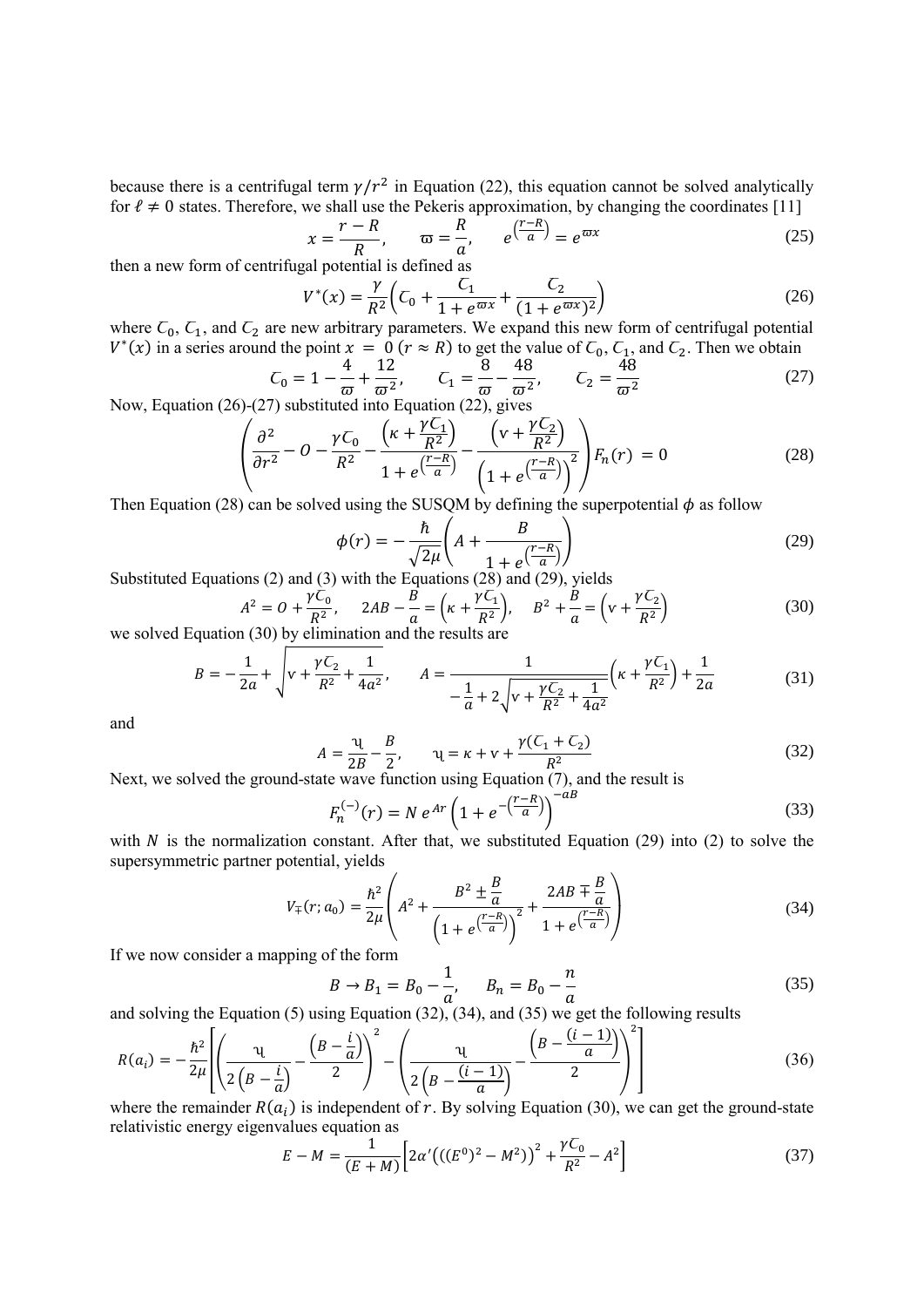Then we solved Equation (6) with Equations (4), (36), and (37). The result is

$$
(E2 - M2) = 2\alpha'((E0)2 - M2))2 + \frac{\gamma C_0}{R2} - \left(\frac{\nu}{2\left(B - \frac{n}{a}\right)} - \frac{\left(B - \frac{n}{a}\right)}{2}\right)^{2}
$$
(38)

Equation (38) is the total relativistic energy eigenvalues equation, while the binding energy of a bound Dirac particle is defined as [17]

$$
E_b = E - M \tag{39}
$$

In the case of  $\alpha' = 0$  (without minimal length effect),  $D = 3$  and reduced to Schrödinger-like equation, then Equation (38) consistent with reference [10,18].

## **5. Results and discussion**

From Equation (38) and (39) the bound-state energy eigenvalues are listed in Table 1-2 and calculated by using the following parameters:  $M = 10$  fm<sup>-1</sup>,  $a = 0.5$  fm,  $R = 7$  fm,  $V_0 = -10$  fm<sup>-1</sup>,  $E^0 = 10$  fm<sup>-1</sup>, and quantum number  $n = 0$ , for different values of minimal length parameter  $\alpha'$  as a function of D-Dimensional D, and the azimuthal quantum number  $\ell$ , respectively.

The Dirac equation always produces two solutions because the energy eigenvalue  $E$  has a quadratic form,  $E^{upper} > E^{lower}$ . In this work, we used upper eigenvalues for calculation.

**Table 1.** The bound-state energy eigenvalues for different values of minimal length parameter  $\alpha'$  as a function of D, for  $\ell = 20$ 

| D                             | $E_b$ (fm <sup>-1</sup> ) |                   |                   |                  |  |
|-------------------------------|---------------------------|-------------------|-------------------|------------------|--|
|                               | $\alpha' = 0$             | $\alpha' = 0.001$ | $\alpha' = 0.005$ | $\alpha' = 0.01$ |  |
|                               | $-20.15403$               | $-6.29935$        | $-1.56183$        | $-0.77031$       |  |
| $\mathfrak{D}_{\mathfrak{p}}$ | $-20.13403$               | $-6.28549$        | $-1.54786$        | $-0.75579$       |  |
| 3                             | $-20.11635$               | $-6.27129$        | $-1.53355$        | $-0.74091$       |  |
| 4                             | $-20.09900$               | $-6.25677$        | $-1.51892$        | $-0.72570$       |  |
| $\sim$                        | $-20.08128$               | $-6.24192$        | $-1.50396$        | $-0.71014$       |  |

**Table 2.** The bound-state energy eigenvalues for different values of minimal length parameter  $\alpha'$  as a function of  $\ell$ , for  $D = 3$ 

| $\ell$ | $E_b$ (fm <sup>-1</sup> ) |                   |                   |                  |  |
|--------|---------------------------|-------------------|-------------------|------------------|--|
|        | $\alpha' = 0$             | $\alpha' = 0.001$ | $\alpha' = 0.005$ | $\alpha' = 0.01$ |  |
| 20     | $-20.11635$               | $-6.27129$        | $-1.53355$        | $-0.74091$       |  |
| 21     | $-20.08128$               | $-6.24192$        | $-1.50396$        | $-0.71014$       |  |
| 22     | $-20.04353$               | $-6.21126$        | $-1.47306$        | $-0.67802$       |  |
| 23     | $-20.00178$               | $-6.17930$        | $-1.44088$        | $-0.64455$       |  |
| 24     | -19.95546                 | $-6.14608$        | $-1.40742$        | $-0.60975$       |  |

In Table 1-2, the bound-state energy eigenvalues  $E_b$  have a negative value for standard Woods-Saxon potential, similar to reference [19]. From Table 1-2, the bound-state energy eigenvalues  $E<sub>h</sub>$ decrease with an increase in D or  $\ell$ , respectively. We selected quantum number  $\ell = 20$  in Table 1 and  $\ell = 20-24$  in Table 2 to avoid the imaginary part that appears in bound-state energy eigenvalues results. We investigate the minimal length effect by making a variation in minimal length parameter  $\alpha'$ . From Table 1-2, the results show that in any arbitrary D or  $\ell$ , the bound-state energy eigenvalues